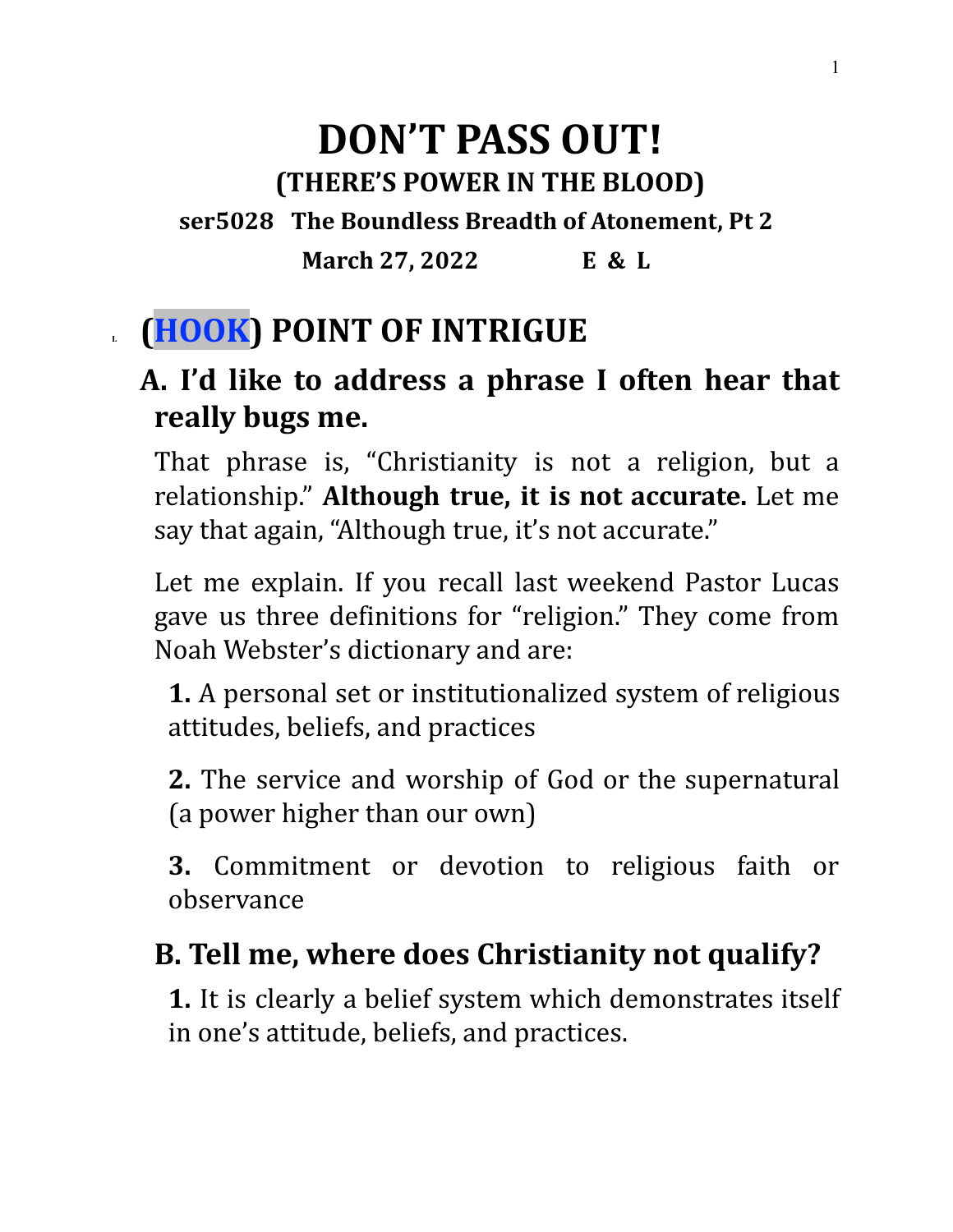**2.** It certainly requires service and worship of God—those are the first and second great commandments.

**3.** Good Christians are devoted to observing the commands of our Lord.

Again, tell me how Christianity does not qualify as a "religion?"

I say it not only qualifies, but it eclipses all other religions.

### **C. Where Christianity differs is this:**

**1.** What qualifies us to be a Christian is not the rules, behavior, or system—it's Christ. (The point of Pastor Lucas' message.)

**2.** What separates Christianity from all other faiths are fake gods and a true God.

**3.** How can one have a relationship with a god that does not exist? How can a person have a relationship with a god who doesn't hear, cannot speak, cannot walk, or cannot respond to our petitions?

You can't!

### **D. Therefore when a person says,** *"Christianity is not a religion, it's a relationship"* **– that is true, but it's not completely accurate.**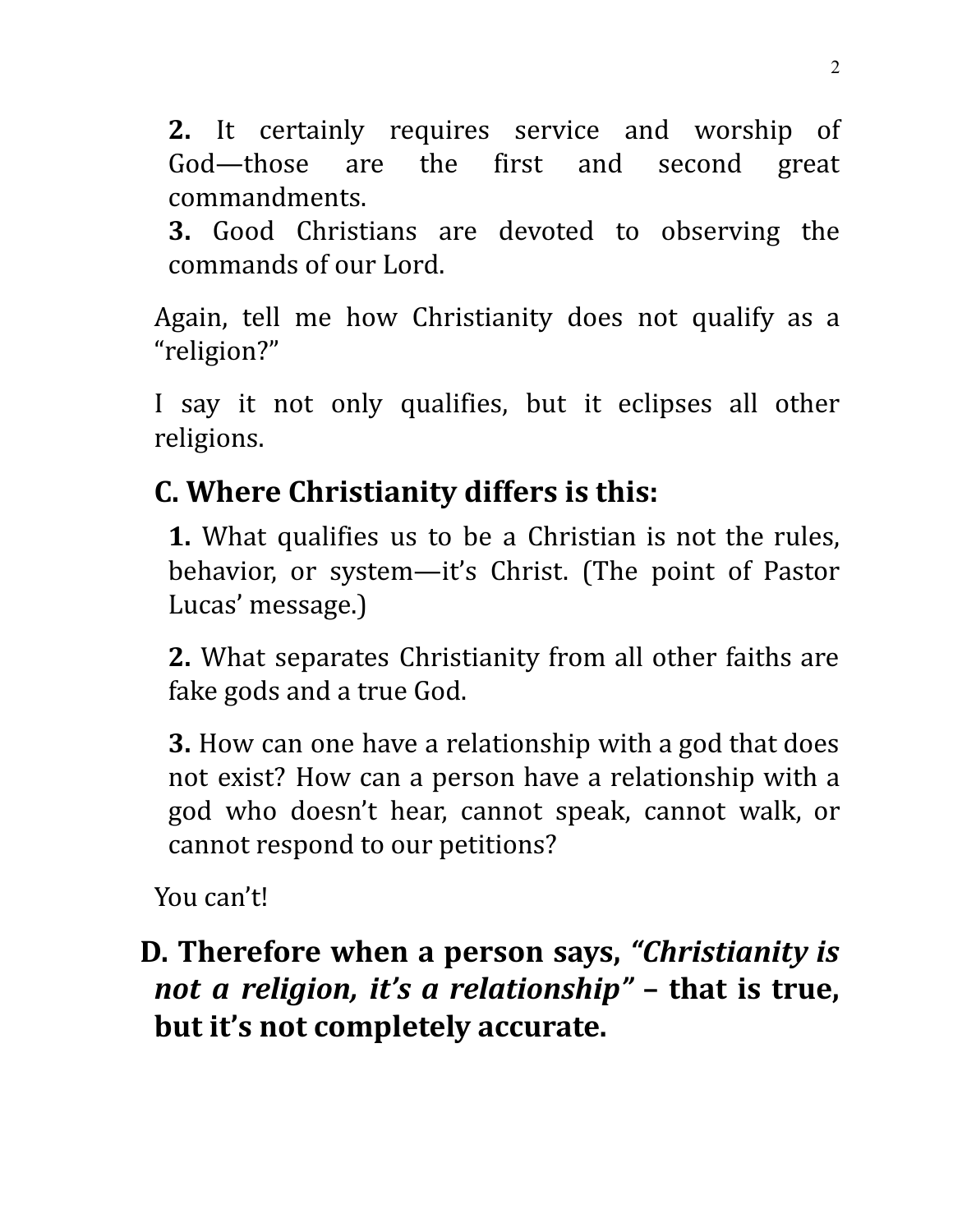Christianity is a religion and in that religion we have a God who is alive, who hears, who answers, who speaks, who loves, and who acts in accordance with His nature.

Furthermore, *it's not what we do* that qualifies us for membership, *it's what He has done*.

*Our part* is to sign the agreement by receiving Christ as our personal Lord and Saviour and the propitiation for sins.

That's the whole of the matter.

# **II. INVITATION**

### **A. With that in mind, let me ask you:**

Have you received Christ for the forgiveness of sins? Have you received Christ as your personal Lord and Saviour?

#### It's as easy as ABC:

*A***dmit**– your sins have separated you from God. (Psa 14:1-3; Rom 3: 23);

*B***elieve** – that God did something about your sins through Jesus Christ. (The final Pascal Lamb/Messiah.) (Lev 17:10; Heb 9: 19-22);

*C***ommit** – yourself to His righteousness by confessing Jesus as Lord and Savior. (Isa 53:5; Col 1:22);

*D***o it today!** (Isa 49:8; 2 Cor 6:2).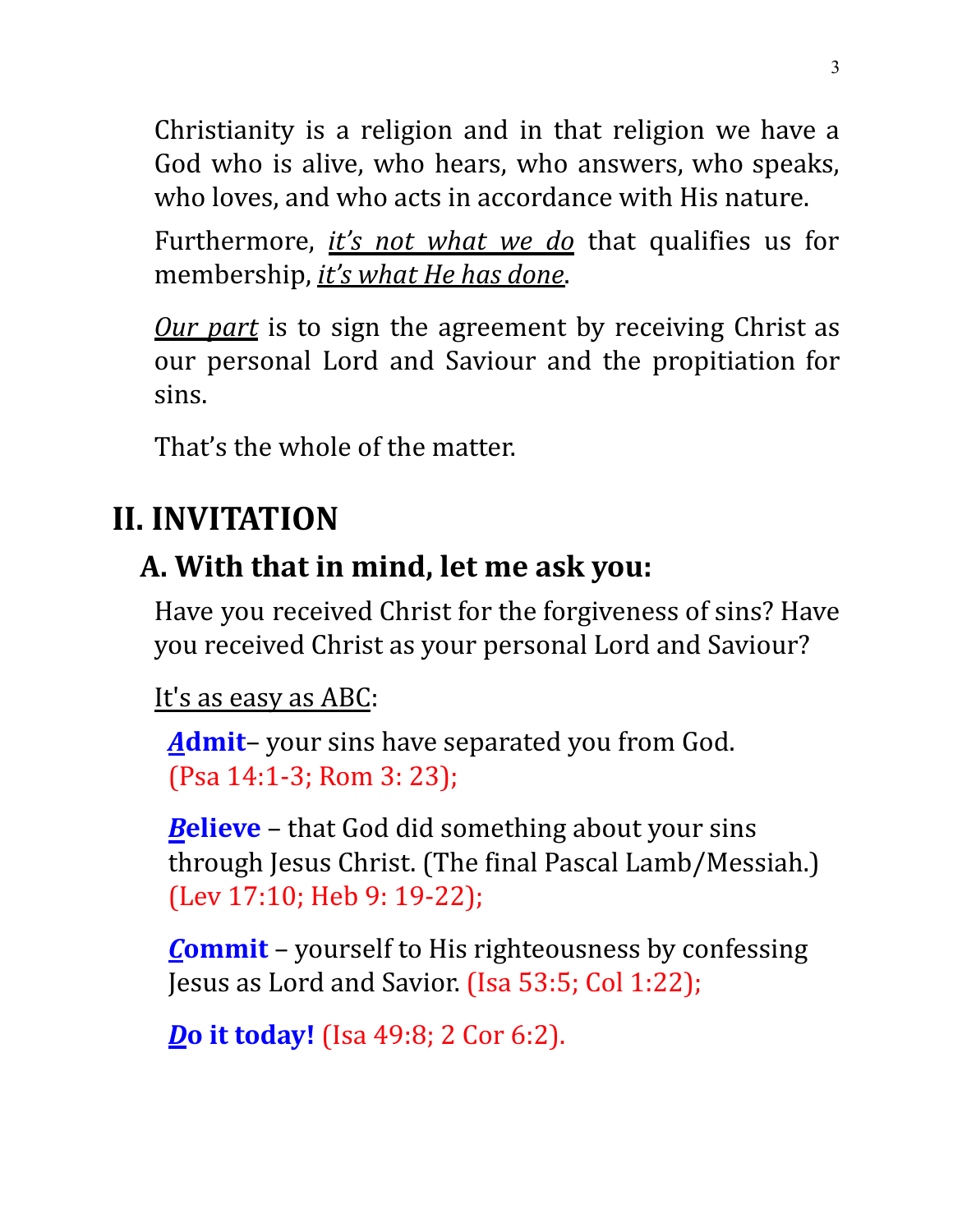Father in Heaven, I'm sorry for the things I've done that are wrong: I am a sinner; forgive me. Thank You for loving me and sending your Son, Jesus, to pay the penalty for my sin. Holy Spirit come into my heart; Jesus be my Lord and Savior. I give You my life. Amen.

### **B. To those of you who prayed with me—I'll be in front of the platform after service and would love to give you a Bible, sign it, and help you get started in your new walk with the LORD.**

Today is your spiritual birthday. Let's record it! (591)

### **III. (LOOK) PRIORITIZING GOD AND THE THINGS OF GOD**

#### **A. On February 27th we looked at the patriarch Isaac, focusing on the value of "plodding, " that is sticking with something and not giving up.**

In so doing we saw that "plodding" is an act of faith, and without faith it is impossible to please God. Furthermore, although not a dynamic personality—in fact, he may have been what we would call "dull," Isaac was inducted into God's Hall of Fame. What qualified Isaac above all else was his immediate obedience to God when God asked something of him. Jacob, one of Isaac's sons refers to the LORD as "The Fear of Isaac."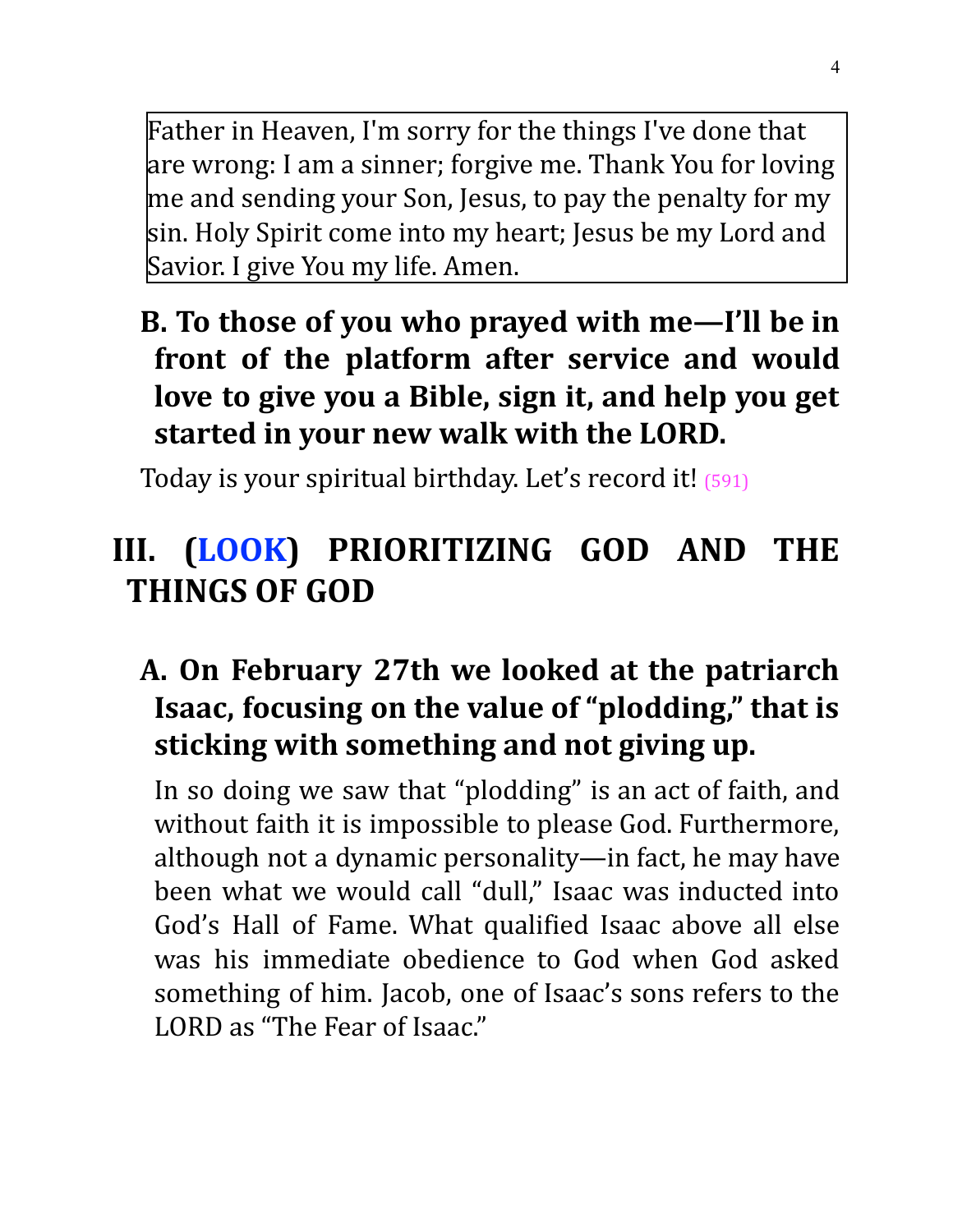Note that Jacob does not say "the Fear of Abraham;" he says, "the Fear of Isaac." Abraham is dead; Isaac is alive. He's speaking in the present tense. He's saying that his father understood the consequence of disobeying God (that's the fear of the LORD) and walked in obedience. That is wisdom. As a result, Isaac is protected and blessed.

In that context I gave examples of putting God first and the rewards of doing so—whether we see them as bad or good. By good or bad I mean putting God first could cost you a job, a grade in school, a marriage, and the list goes on. It could also mean a promotion, a scholarship, a successful marriage—whatever the case, putting God first will render everlasting dividends.

Let me read you a letter I received last Sunday through the offering plate, or maybe it was under my study door. (**show letter & read letter**)

*Matthew 6:33* finds no exception to any situation, ever: "Seek first the Kingdom of God, and His righteousness, and all these things will be added unto you."

 $3 - 20 - 22$ Dear Pastor Bruce, Thank you so much for your Sunday Church service coming before busket bold, work etc. before bustic and the compete I had the opportunity<br>In an avelicity to ur nament today at 9 Am orden and as I knew I could get here for 9:15 service I could get here in the "OK" that Is what I am doing to day. And Thanks for the NIU Bible you gave me a few  $B_1$ ble 400 gas<br>weeks  $0.50 - I$  on comparing the weeks ago - + on<br>words these in Proverbe with ords it uses in modeling much  $\frac{1}{2}$ <br> $0 + 0 + 1$ Screenely

### **B. Where is God asking you to put Him first?**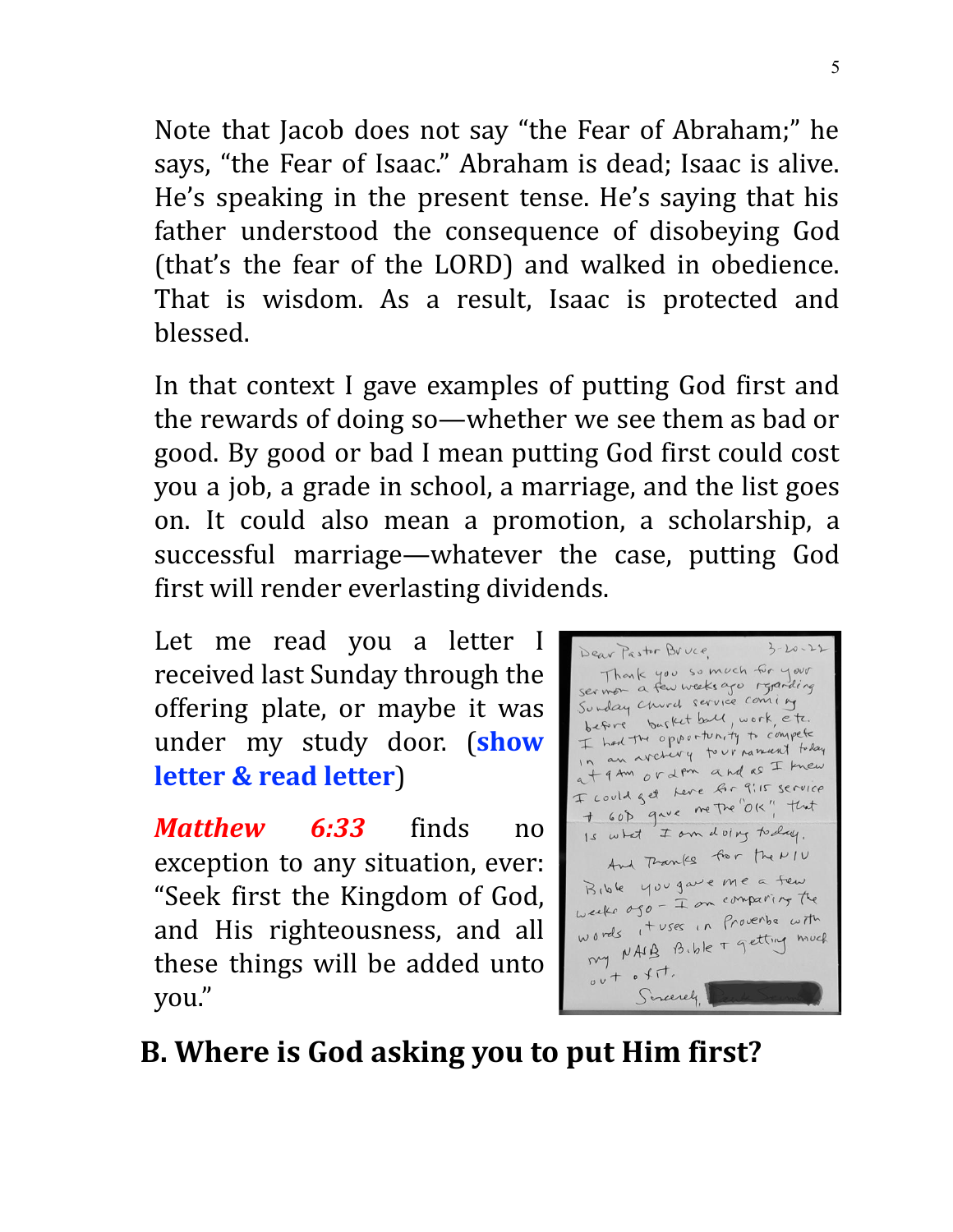Do it! You'll never regret it no matter what the outcome appears to be in the flesh, it's what counts for eternity—and that may never be seen in our lifetime. (937+93=1030)

# **IV. (BOOK) DON'T PASS OUT!**

#### **A. Have you ever met someone who passed out at the sight of blood?**

Blood has different effects on people. Some can't look at it. If they do, they can experience dizziness, nausea, or even pass out. If you're a vampire, you gain energy and life. (That was supposed to be funny!) If you're a highlander, taking one's head will add hundreds of years to your life.

There's a Scottish tradition that says if you bath in goats' blood, your youth will be preserved. (I hope you're not so desperate to retain your youth that you give that a whirl. LOL!) Horror movies and books capture people's attention with the shedding of blood.



Could this fascination come from this simple yet profound truth? (**show photo**) *Hebrews 9:22* tells us, "Without the shedding of blood there is no remission of sins." And *Leviticus* 17:14 tells us. "The life of the creature is in the blood."

The songwriter penned these words: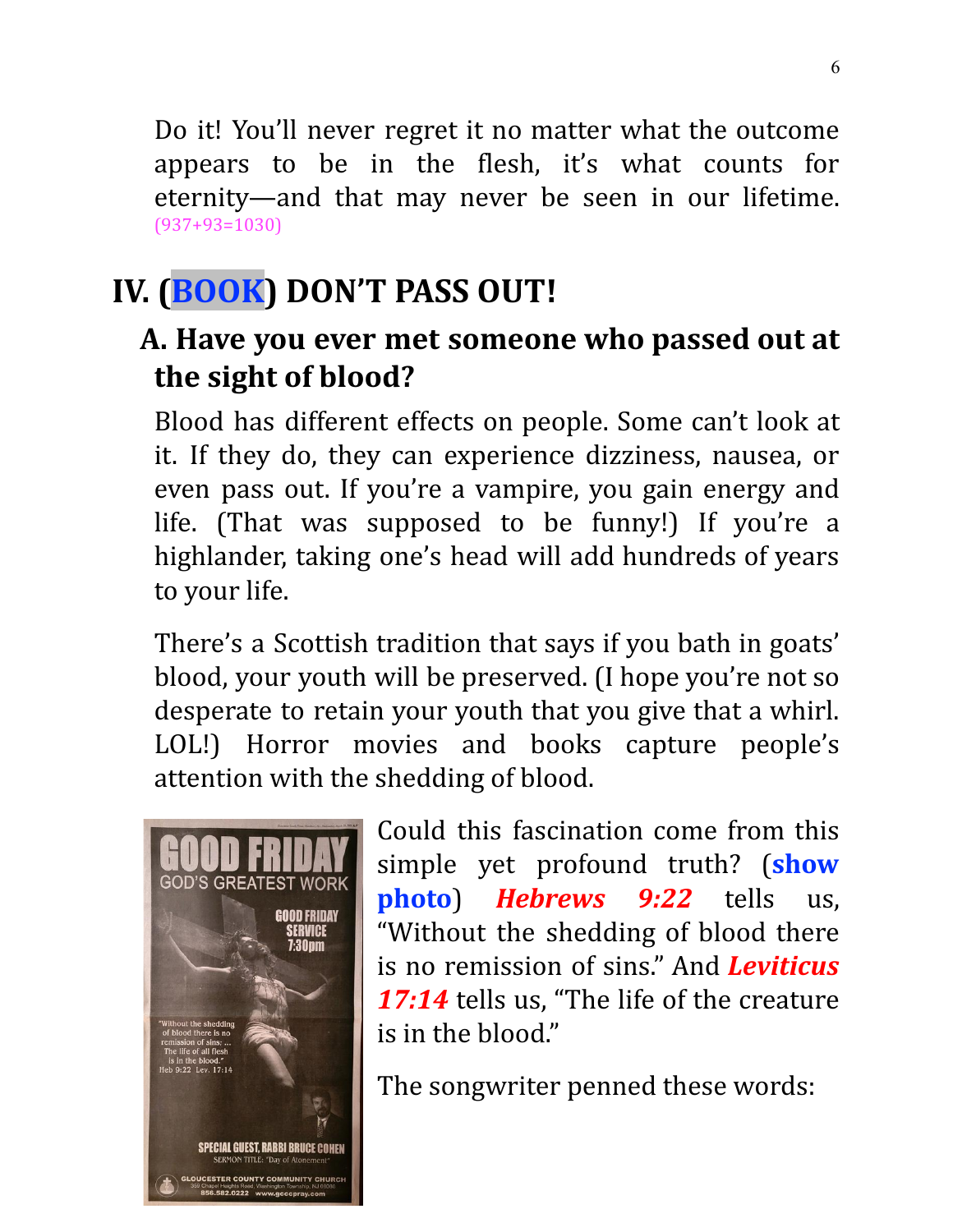1) Would you be free from the burden of sin? There's power in the blood, power in the blood; Would you o'er evil a victory win? There's wonderful power in the blood.

Chorus:

There is power, power, wonder-working power In the blood of the Lamb.

There is power, power, wonder-working power In the precious blood of the Lamb.

2) Would you be free from your passion and pride? There's power in the blood, power in the blood; Come for a cleansing to Calvary's tide; There's wonderful power in the blood.

[Chorus]

3) Would you be whiter, much whiter than snow? There's power in the blood, power in the blood; Sin stains are lost in its life-giving flow; There's wonderful power in the blood.

[Chorus]

4) Would you do service for Jesus your King? There's power in the blood, power in the blood; Would you live daily His praises to sing? There's wonderful power in the blood.

[Chorus]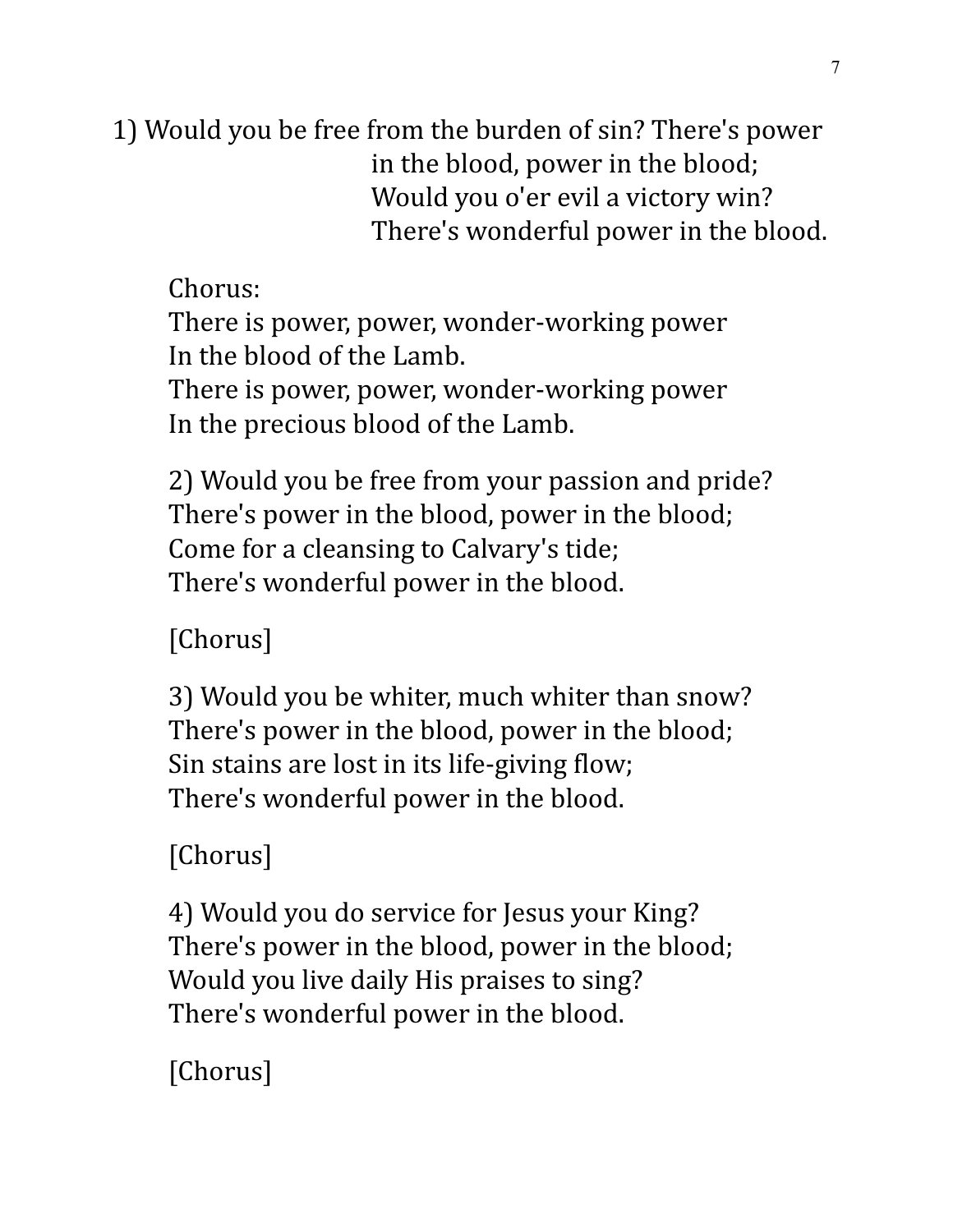What is the poet referencing in the last verse? If we're blood washed, blood bought why not render service to the One who set us free. *Ephesians 2:8-10* tells us,

"For by grace you have been saved through faith, and that not of yourselves; not of works, lest anyone should boast. For we are God's workmanship created in Christ Jesus to do good works which God prepared in advance for us to do."

**B. As we have entered this most holy season, let us hold sacred, not only the resurrection of our Lord, but His crucifixion.**

For it is in His shedding of blood we are released from our sins, and it is in the resurrection that we are promised eternal life. If you're washed in the blood of Jesus, you're promised EVERYLASTING life.

*NOTE*! I can honestly say that while crafting this message it was not my intent to mention or ask you to attend our Good Friday service. However, at this juncture I would be remiss if I did not. (Friday, April 15, 2022) Let's say to a world where very little is sacred, other than that which doesn't count for eternity, that God has first place in our lives. Now, if you have a more effective way of saying, "The death of Christ is sacred and cherished," by all means do it. If not, join us and bring an unsaved friend … or enemy. (1589)

# **IV. (TOOK) TIME TO WRAP IT UP**